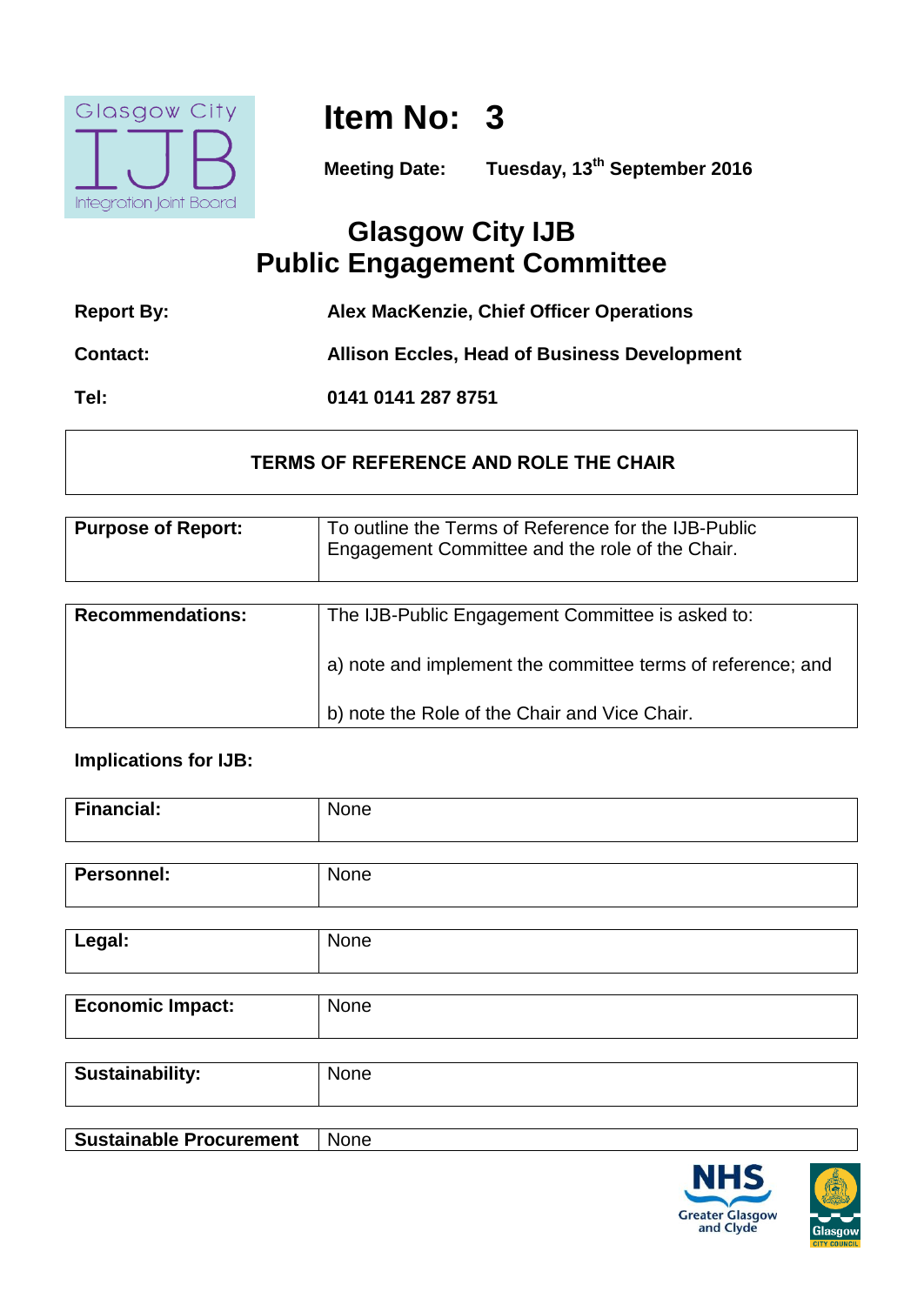| and Article 19: |  |
|-----------------|--|
|                 |  |

| <b>Equalities:</b> | No impact. |
|--------------------|------------|
|                    |            |

| <b>Implications for Glasgow</b><br><b>City Council:</b> | <b>None</b> |
|---------------------------------------------------------|-------------|
|                                                         |             |

| <b>Implications for NHS</b>         | <b>None</b> |
|-------------------------------------|-------------|
| <b>Greater Glasgow &amp; Clyde:</b> |             |

#### **1. Purpose**

1.1 To outline the Terms of Reference for the IJB-Public Engagement Committee and the role of the Chair.

#### **2. Terms of Reference**

2.1 The IJB-Public Engagement Committee Terms of Reference were approved at the Integration Joint Board on  $8<sup>th</sup>$  February 2016 and are included at Appendix A.

#### **3. Role of the Chair**

3.1 The role of Integration Joint Board committee chairs and vice-chairs has been approved by the Integration Joint Board and is included at Appendix B.

#### **4. Recommendations**

- 4.1 The IJB-Public Engagement Committee is asked to:
	- a) note and implement the committee terms of reference; and,
	- b) note the Role of the Chair and Vice Chair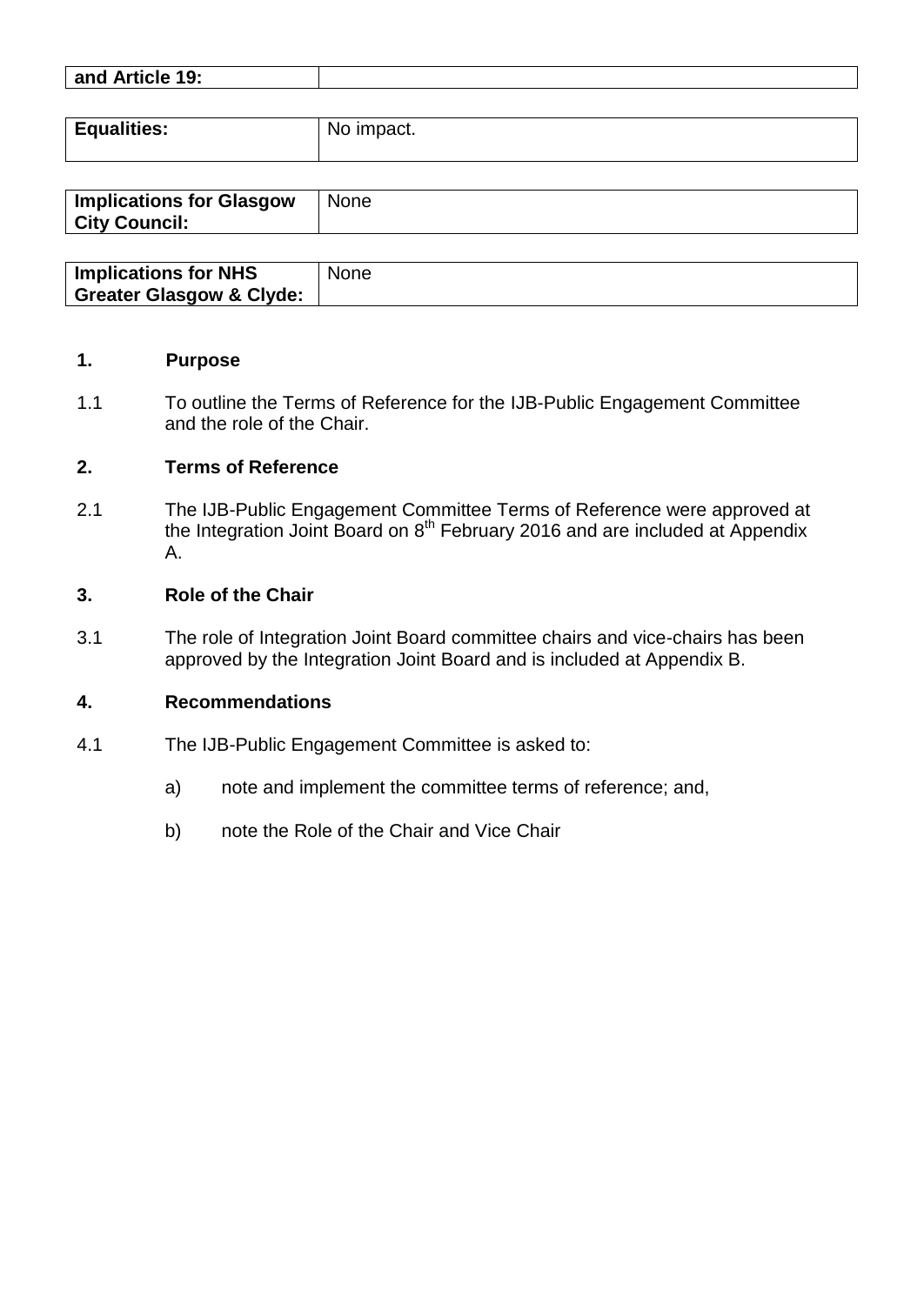

## **Glasgow City Integration Joint Board – Executive Committee**

**Membership as approved by Integration Joint Board on 21 March 2016**

| <b>Chair:</b>              | Trisha McAuley                                                                      |
|----------------------------|-------------------------------------------------------------------------------------|
| <b>Vice Chair:</b>         | <b>Councillor Soryia Siddique</b>                                                   |
| <b>Voting Members:</b>     | Councillor Matt Kerr<br><b>Bailie Mohammad Razaq</b><br>Simon Carr<br>Norman Shanks |
| <b>Non-Voting Members:</b> | <b>Annie Craig</b><br><b>Anne Scott</b><br>Ann Souter                               |

#### **Purpose:**

The Committee will enable Glasgow's citizens and local Third and Independent sector organisations to have a direct route of engagement and role in the policy development process in relation to health and social care integrated services by raising matters of concern. It will as part of this role, approve and keep under review the Board's Participation and Engagement Strategy.

### **Remit:**

- $\triangleright$  To consider petitions and representation on matters falling within the competence of the Integration Joint Board and recommend to the Integrated Joint Board the appropriate action to be taken.
- $\triangleright$  To monitor and review the development and implementation of the Integration Joint Board's Participation and Engagement Strategy.
- $\triangleright$  To carry out any and all functions conferred on the Committee by the Integration Joint Board in keeping with the Participation and Engagement Strategy